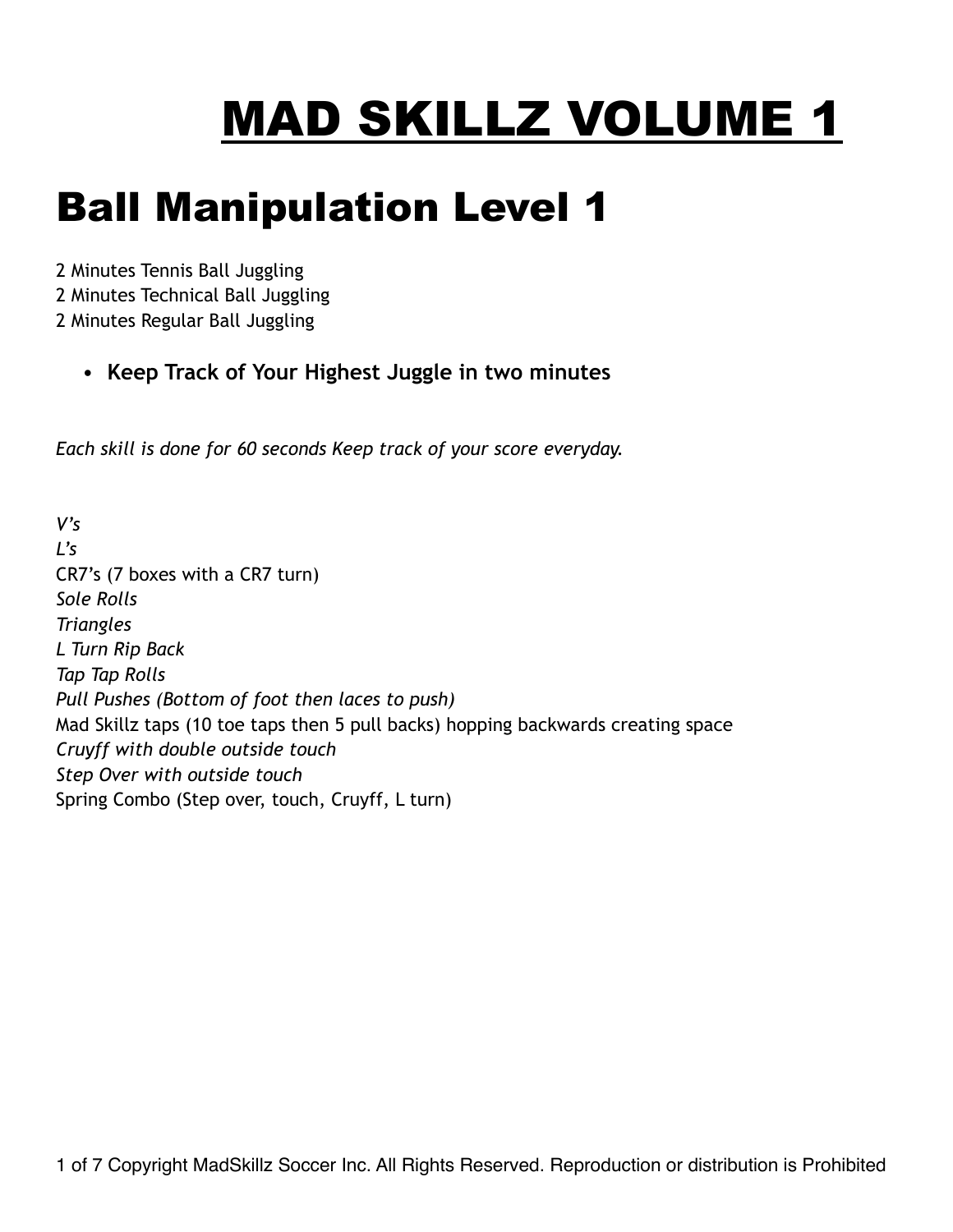## **Level 1 Skill Drills**

#### **Diamond Drill**

#### **Set up a diamond grid. Each drill is done 5 times with each ball**

- Perform V's at each of the four cones making sure to take two touches between each skill
- Perform Bottom Insides at each of the four cones making sure to take two touches between each skill
- Perform Smiley Faces at each of the four cones making sure to take two touches between each skill
- After the last skill add an L turn and two V's for more of a challenge
- Inside touch, bottom inside, 180 spin away

### **Wall Ball**

**This Is The Best Way To Develop Your Touch! Be Sure To Really Focus On Your Weak Foot Touch And Striking. The Best Players Play With Both Feet!**

- 1) About 10 Feet From The Wall Hit The Ball With The Inside Of The Foot Then Control It With The Outside Of The Same Foot.
- *Be Sure To Mix It Up And Use The Sole, Outside And Instep Of Your Foot*
- 2) Do The Same Thing As Above But Now From About 20 Feet Away Really Test Yourself And Hit The Ball Harder!
- 3) About 30 Feet Away Really Drive The Ball With Your Laces And Control It In One Touch Using Any Part Of Your Body To Keep The Ball In Front And Under Your Control.
- **4)** Now Start Chipping And Lobbing The Ball To The Wall And Be Sure To Control It Using All Parts Of The Foot And Body.

**Each time you play Wall ball make sure it's for at least 10 minutes**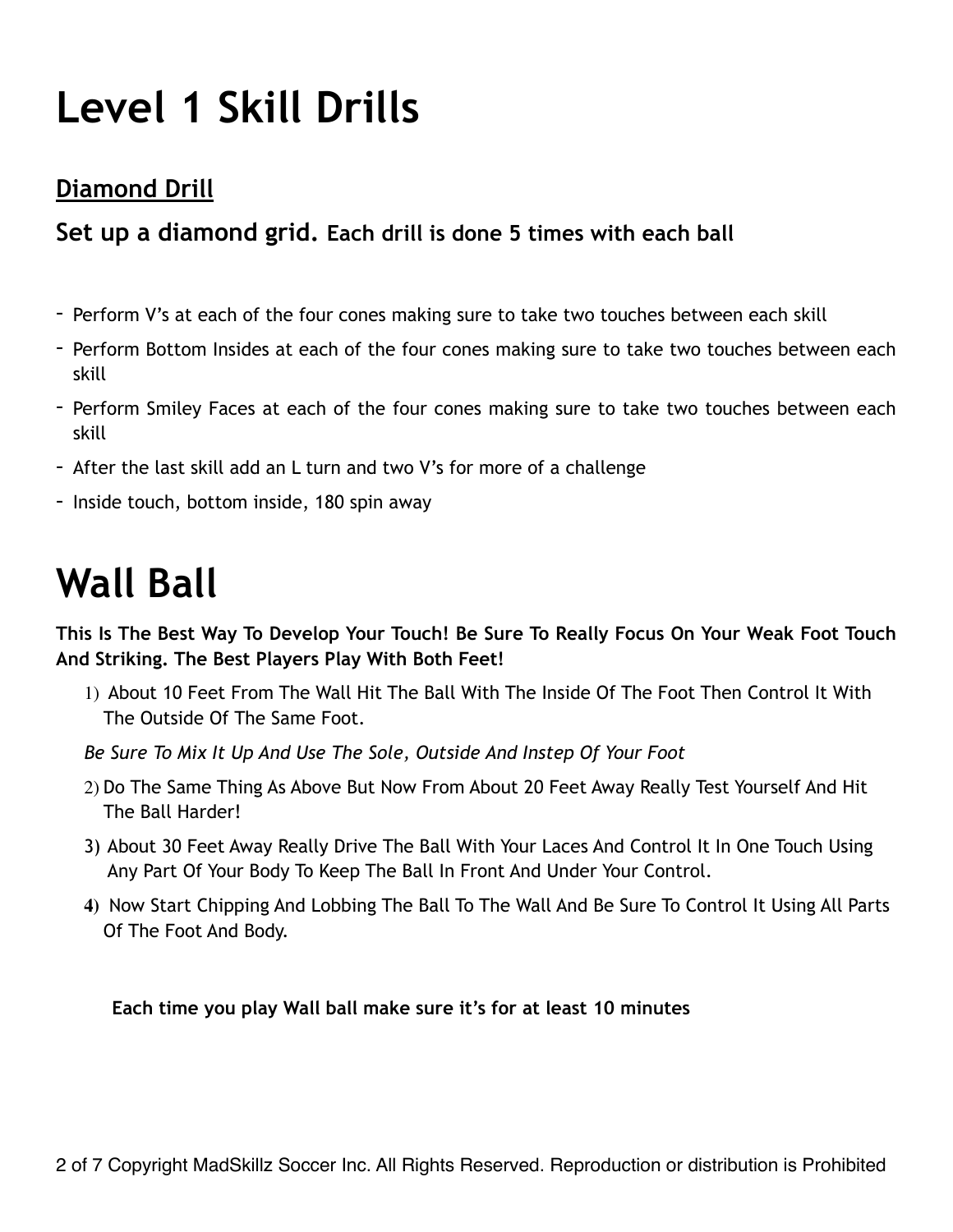## **8 cone Dribbling Level 1**

#### **Place 8 cones in a line 12 inches apart. Repeat with each ball.**

- Right foot (inside and outside) through the first four cones then switch to left foot on the last four
- Inside outside both feet through the first four cones then roll tap through the last four
- Left Foot Only
- Two Outside touches then Roll over with the Same foot
- Box Box Roll (two boxers then a roll over)

## **Level 1 Challenge**

Hit the ball to the wall then pop it up and… To easy? try using the size one.

- 2 Low low highs
- Left, left, right, right
- Weak foot only 10 times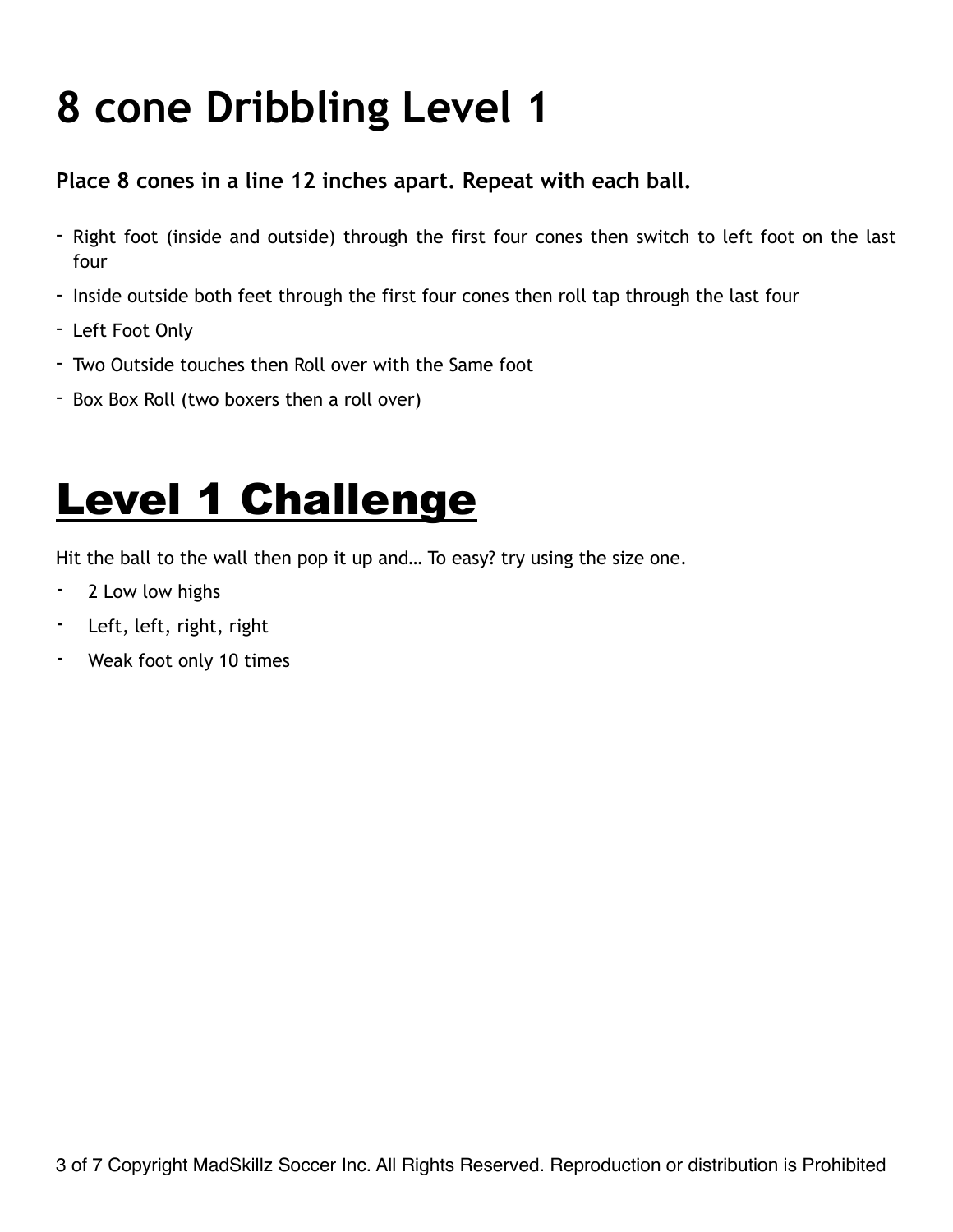## Ball Manipulation Level 2

Each Skill Is Done Everyday. Every Session Should Start With Your Juggling And Footwork. Be Sure To Record Your Highest Record Every Day.

Every Session Starts With Juggling. After That Get Right Into The Cones With Foot-Work.

3 Minutes Tennis Ball Juggling 3 Minutes Technical Ball Juggling 3 Minutes Regular Ball Juggling

#### **• Don't Forget To Record Your Highest Every Day.!**

Add Level 1 To Level 2 To Maximize Your Touches! Again, Each Skill Is For 60 Seconds.

BB 8's Smiley Faces Reverse Lturns B.O.I.'s Pull Push Inside Touch Pull Push Outside Touch Salsa Cavarra Robinho's Squares (Box, Box, Lturn, outside roll)

#### **8 cone Dribbling Level 2**

#### **Place 8 cones 18 inches apart. Repeat each skill 5 times with each ball**

- Step Over Touch through the gates
- Scissor Outside Touch
- L turn then two touches
- Reverse L turns

4 of 7 Copyright MadSkillz Soccer Inc. All Rights Reserved. Reproduction or distribution is Prohibited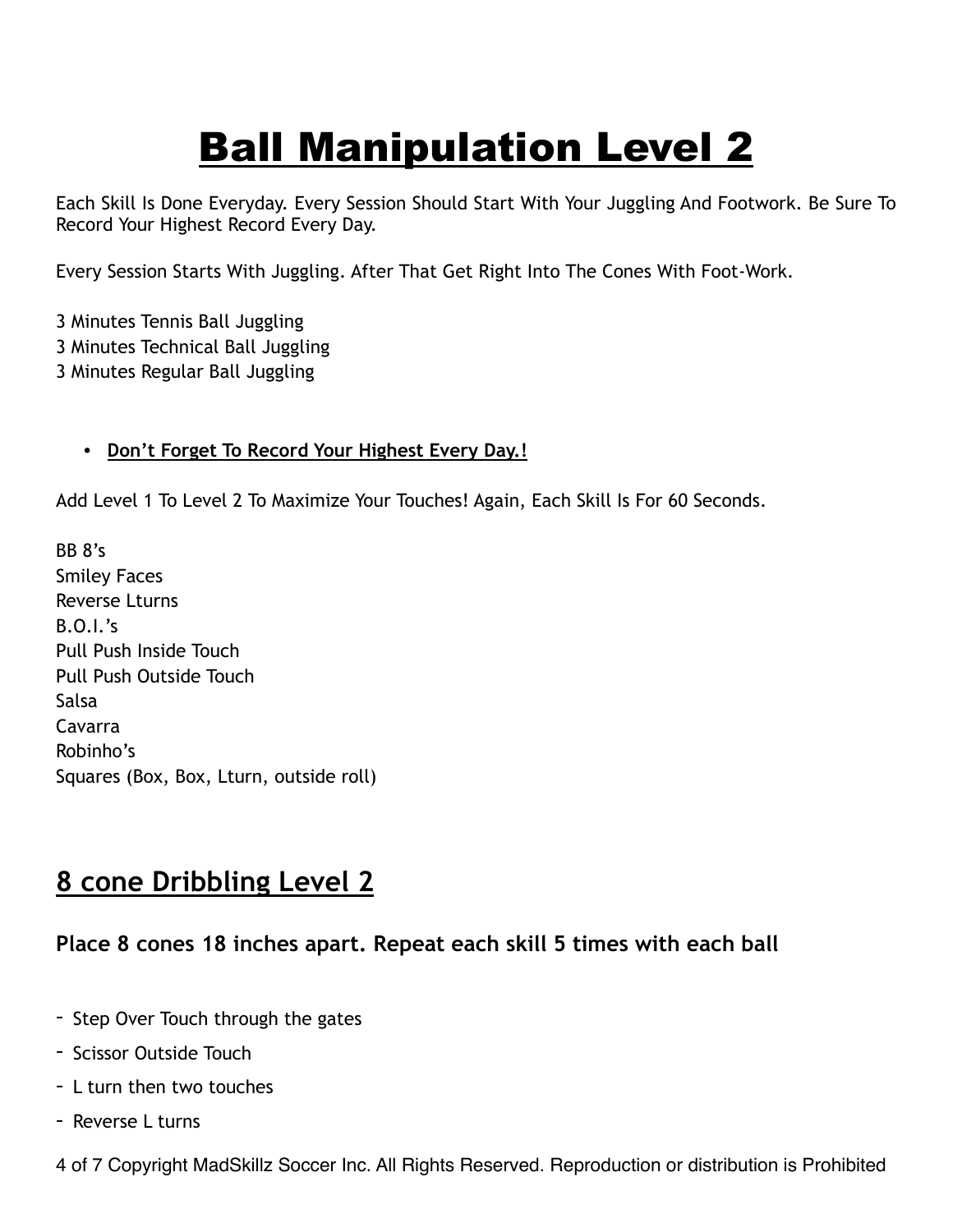### **Level 2 Skill Dribbling**

#### - **The Matrix & Change of Direction Dribbling**

Make a grid 5x5 yards and place a cone in the center.

For the Matrix: Attack the middle cone making sure you slow down to do your move then explode to the right. Do this 4 times then change direction.

Skill 1: Step-over Skill 2: Scissor or double scissors Skill 3: Figo Skill 4: Elastico Skill 5: Double Scissor elastico

For Change of direction dribbling: Start at any cone and try to dribble as fast as you can using all parts of your foot changing directions at each cone. (Try timing yourself)

Skill 1: Left foot only Skill 2: Right foot only Skill 3: Ronaldo chop at every turn Skill 4: Roll over at each turn



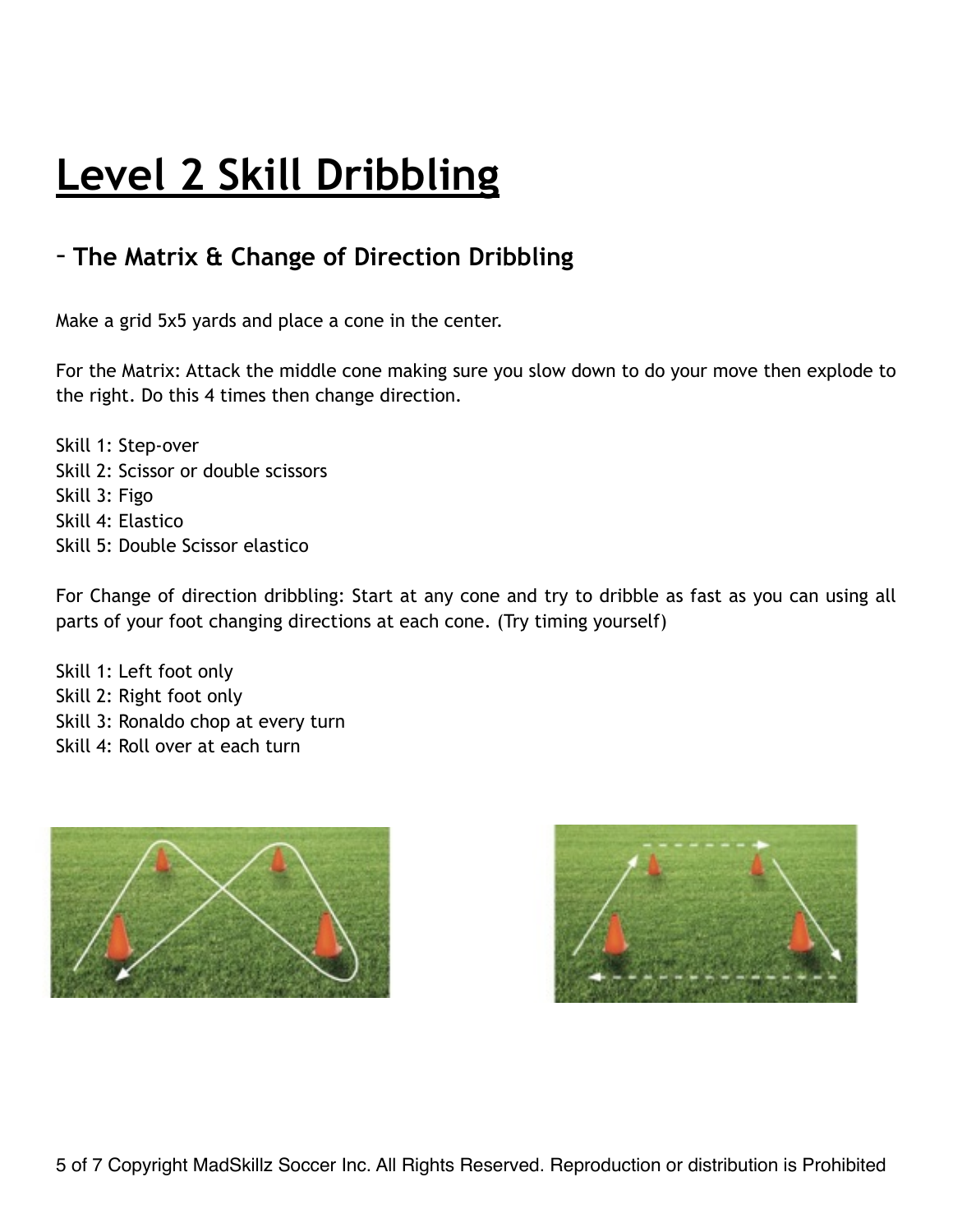## **Goal Setting**

Setting goals is the best thing you can do when it comes to personal development and being successful. What you should do is take 60 seconds everyday to write down three attainable goals. You have to train your brain to be successful. It's not just going to happen over night you have to make it a habit and the way you make it a habit is by repeating it over and over and over again. It's just like when you hear a song you really like… You listen to it over and over and over again then all of a sudden you remember it verbatim… It's not like you read the lyrics to remember the song you just listened to it and remembered it so it's the same thing when it comes to goal setting, you write down your goals and after a few weeks it becomes a habit and you remember them and you'll like the fact that you are achieving your goals, so you'll make more goals.

Goal setting is one of the best things you can do for yourself on and off of the field. When you don't achieve your goals… that's okay don't be angry Not getting your goal is part of the design.. it's meant to happen it's a way to really challenge yourself, don't let the problem stop you from achieving your goals, keep going don't stop.

Don't be average that's up to you be great, Focus on your dreams focus on your goals focus on YOU not what anyone else is doing focus on what you're doing!!! I do what I do because I do what I do! Focus on YOU!! If you put your time in your craft you will be the best you can be!! I PROMISE!!! Put in all the time all the effort all the pain it will pay off!! Commit yourself 100% your whole self, look within yourself and decide that I'm in charge of my destiny and Life will never be the same again!